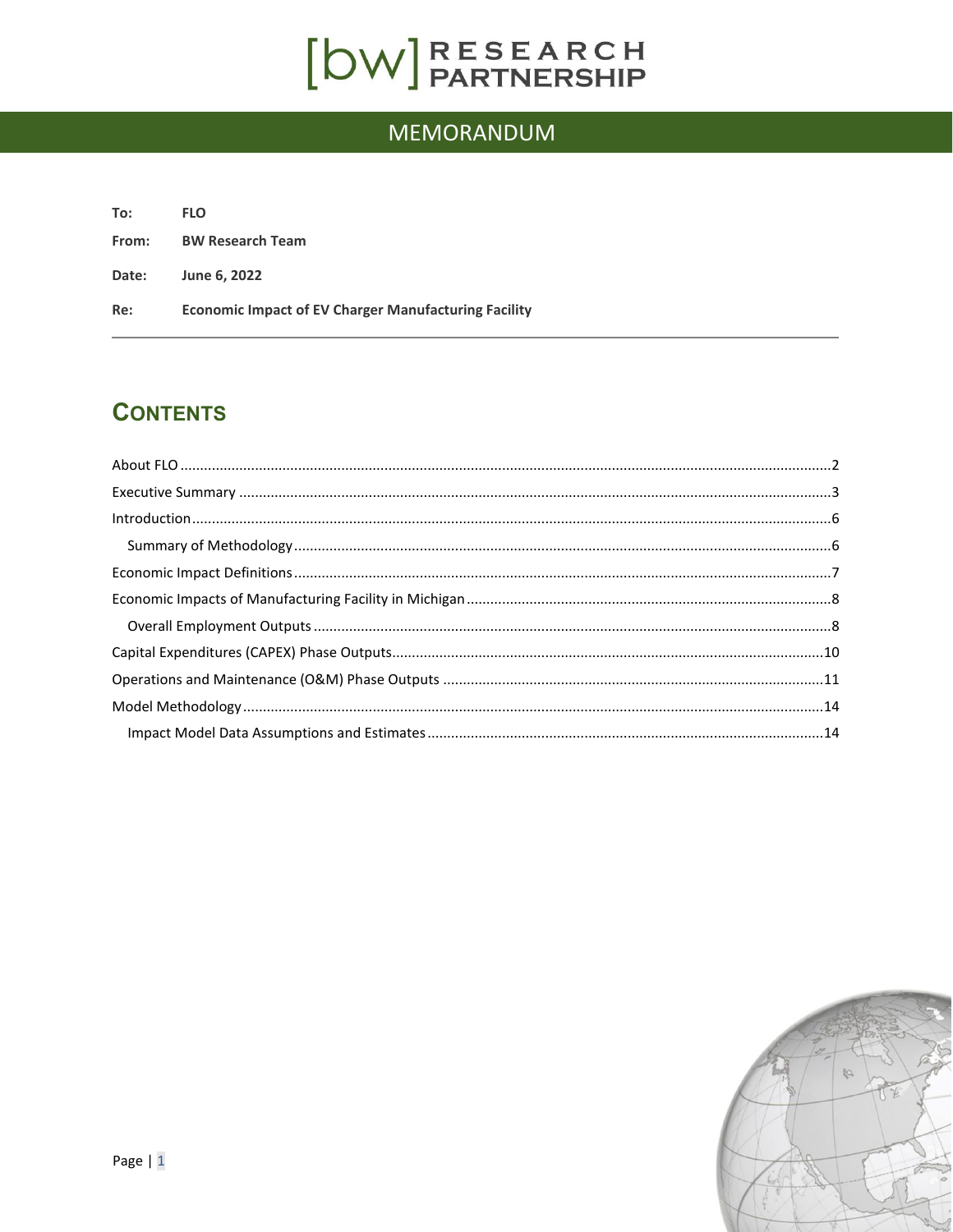# [OW]RESEARCH

### MEMORANDUM

### <span id="page-1-0"></span>**ABOUT FLO**

FLO is a leading North American electric vehicle (EV) charging network operator and a smart charging solutions provider. The company fights climate change by accelerating EV adoption through a vertically integrated business model and delivering EV drivers the most dependable charging experience from curbside to countryside. Every month, the company enables more than 750,000 charging events, thanks to over 60,000 fast and level 2 EV charging stations deployed at public, commercial and residential locations FLO employees are located across North America, from its headquarters in Quebec City, to assembly plants in Shawinigan, to offices in Montreal, Vancouver, and Sacramento, and they also work remotely in key U.S. and Canadian markets.

At its core, FLO's mission is to fight climate change by accelerating EV adoption across North America. FLO believes wherever consumers may be – from countryside to curbside – they should have access to reliable and dependable charging stations year after year. FLO charging stations are strategically integrated into the communities they serve to ensure maximum utilization, while still blending into the cityscape without disrupting traffic patterns.

As demand for EVs grows, FLO is creating easy-to-use chargers that encourage widespread consumer adoption, easing the transition from "filling up" to "topping off." FLO's world-class customer service ensures a focus on uptime that offers an intuitive mobile app with a strong, seamless roaming network.

For more information, visit flo.com.

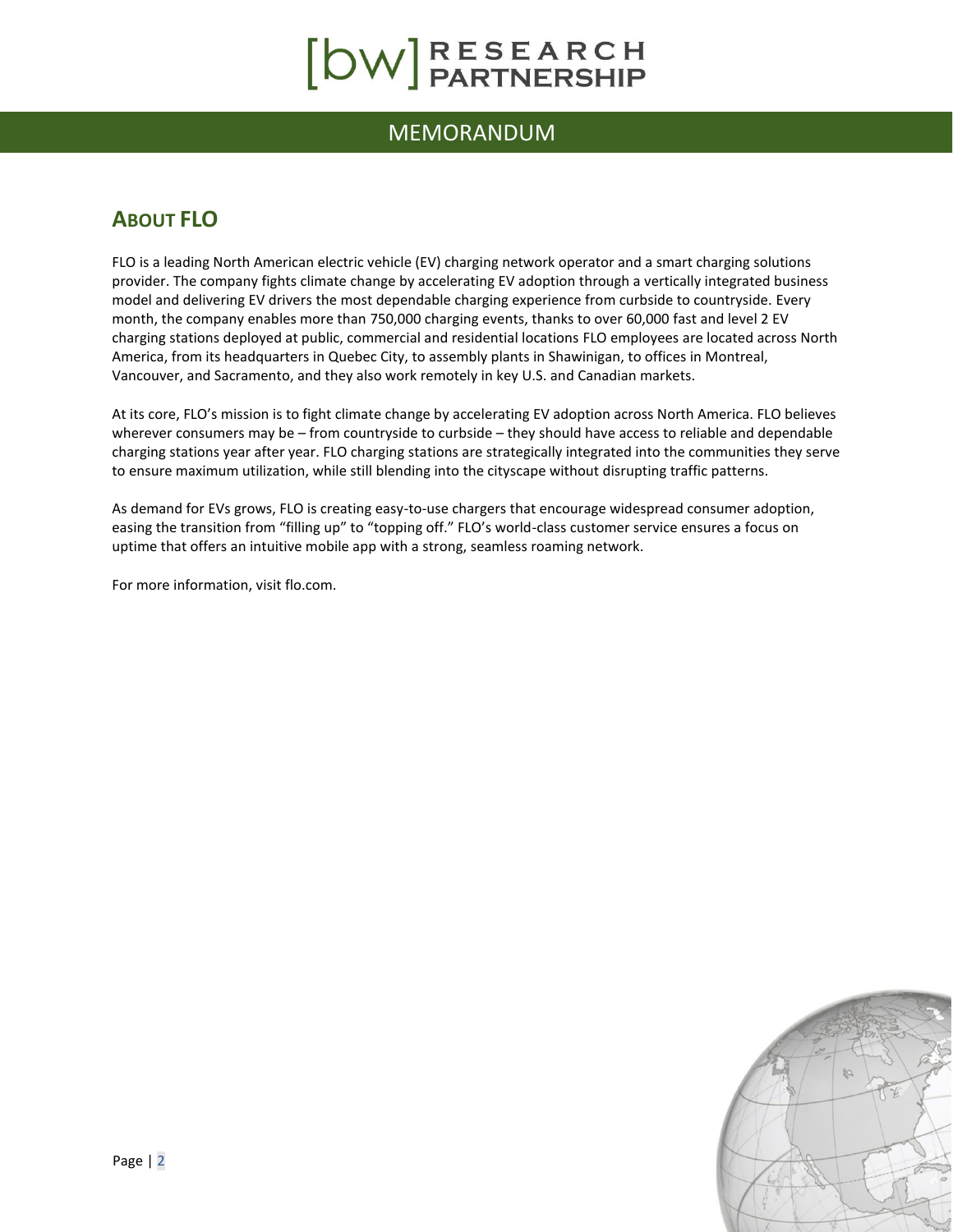### MEMORANDUM

### <span id="page-2-0"></span>**EXECUTIVE SUMMARY**

This report and the research completed in support of it was done on behalf of FLO. The employment outputs provide an estimate of the total number of jobs created as a result of investments into the EV charger manufacturing facility from 2022 to 2028.

Since 2020, sales of new EVs in the U.S. increased by 85 percent and automotive executives believe more than half their sales will be EVs by 2030. Additionally, increasing adoption of pro-EV policies will cultivate an EV-friendly environment, helping businesses drive the development of America's charging network. President Biden's Infrastructure Investment and Jobs Act included \$5 billion in funding to build a national charging network that will put the U.S. on the path to make EVs accessible to all Americans for both local and long-distance trips. As more EVs are adopted by American consumers, access to dependable charging stations will become a critical infrastructure need as more drivers rely on charging stations to stay on the road.

At the heart of the auto industry, FLO's Auburn Hills, Michigan facility will operate as FLO's United States' (U.S.) manufacturing foothold, helping the EV charging company strengthen America's electrification infrastructure and meet the increasing charging demands of EV consumers.

Employment output results show that by the 2023 fiscal year (ending on March 31, 2023), investments into the manufacturing facility will sustain 133 jobs in Michigan. As the facility expands and sales of EV chargers scale by a factor of 33 by 2028, Gross State Product, employment, and tax revenues resulting from investments and sales increase.

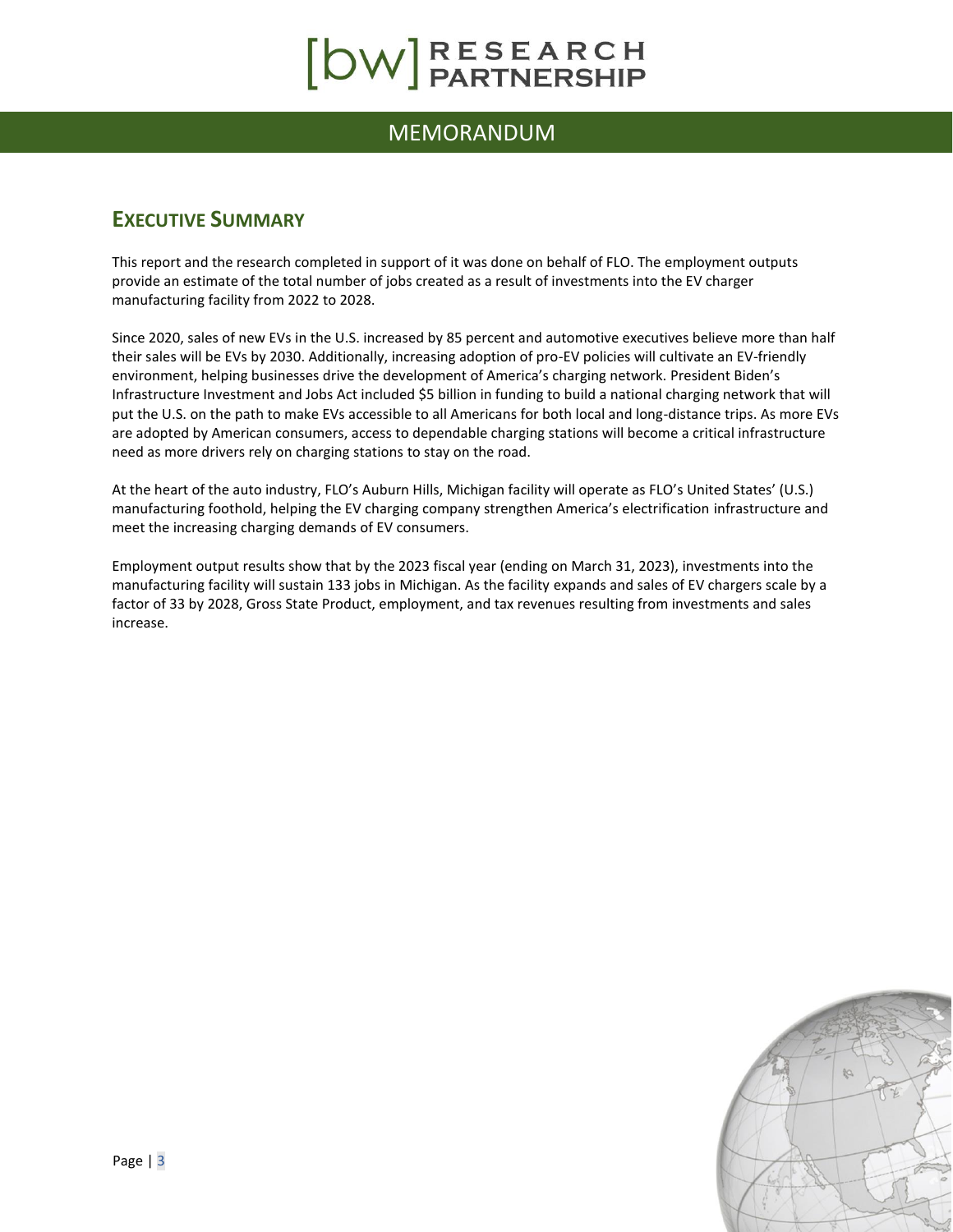# $[DW]$ RESEARCH

### MEMORANDUM

By 2028, the manufacturing facility is estimated to annually generate:



## 730 jobs

more than the Ford Motor Company Rawsonville Plant in Ypsilanti.<sup>1</sup> Of these jobs,

#### 500

Jobs in industries directly and indirectly related to activities in the manufacturing facility

#### 230

Jobs in industries unrelated to the manufacturing facility that benefits from the increased economic activity in Michigan

## \$3.8 million

in state and local tax revenues from the construction and operations of the manufacturing facility. The state of Michigan can potentially reinvest these dollars into programs that directly benefit residents of Michigan, like building better public infrastructure, repairing schools, and providing health care services.

<sup>&</sup>lt;sup>1</sup> Ford, Rawsonville Plant. [https://corporate.ford.com/operations/locations/global-plants/rawsonville-components](https://corporate.ford.com/operations/locations/global-plants/rawsonville-components-plant.html)[plant.html](https://corporate.ford.com/operations/locations/global-plants/rawsonville-components-plant.html)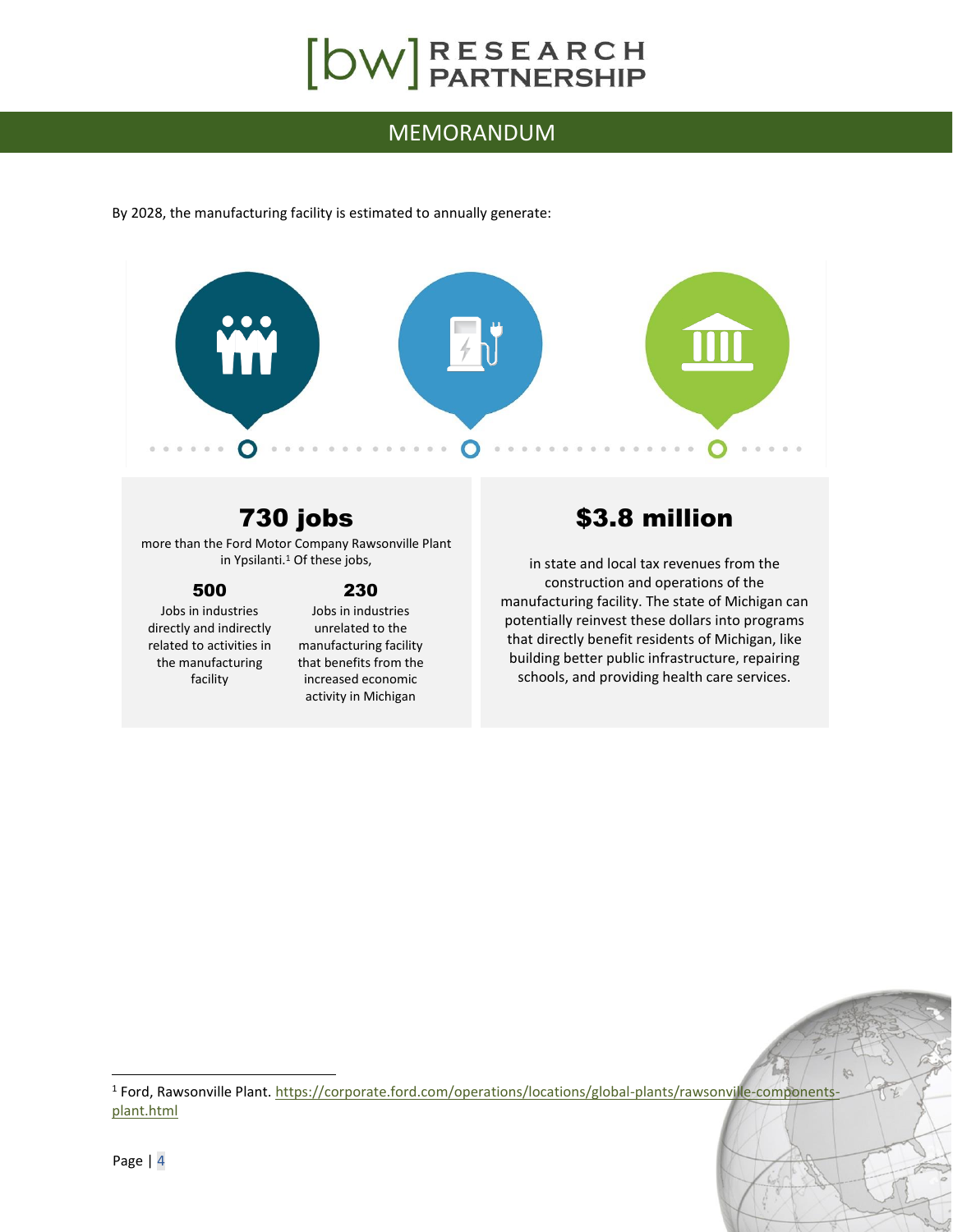### MEMORANDUM



## \$76.3 million

in Gross State Product in the state of Michigan. This represents an increase of 0.1% over Michigan's 2021 Gross State Product<sup>2</sup>

## \$51.7 million

in labor income for Michigan workers that benefit from the construction and operations of the manufacturing facility

The research team used sales, projected employment, and expenditures data from FLO as input into the model. The outputs presented in this report represent the impact that the EV charger facility will have in Michigan's economy. The construction and operations of the facility supports 500 high-wage jobs for residents in administrative roles, construction, engineering, marketing, and sales. Wages earned by these workers flow through the regional economy to boost activity and support the 230 induced jobs. The total added income to Michigan workers is close to \$52 million, and residents will likely spend this income locally. With the local jobs and revenue created, FLO becomes an important player in the regional economy and a strong source of tax revenues.



<sup>2</sup> St. Louis Fed Economic Data, FRED. Michigan's Gross State Product for 2021: \$568,413 million.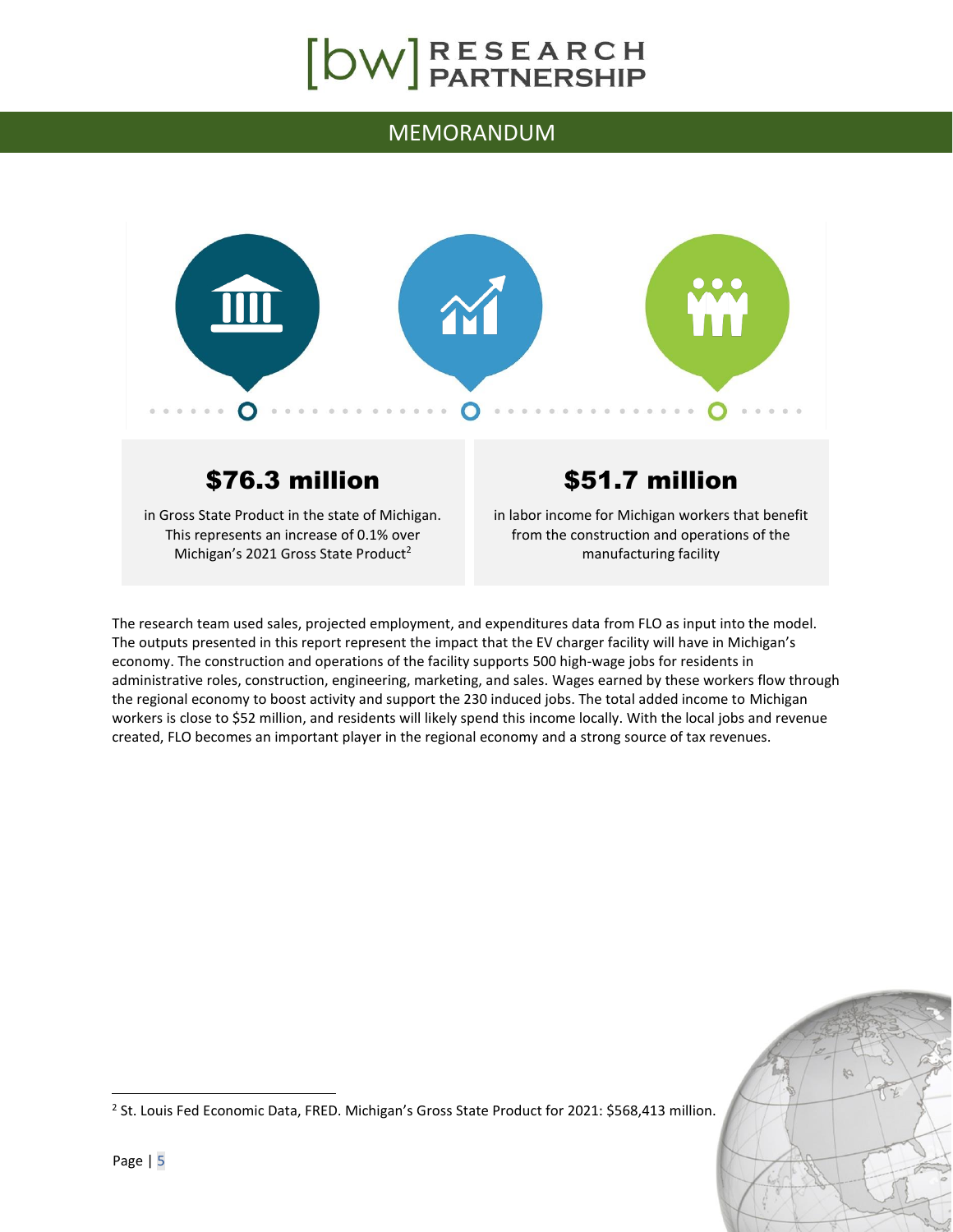### MEMORANDUM

#### <span id="page-5-0"></span>**INTRODUCTION**

FLO engaged BW Research to estimate the state and federal economic impacts resulting from the construction and operations activities of an electric vehicle charger manufacturing facility. The facility will operate in Michigan, with sales across the United States. Employment figures are presented at the state level to include all facility employees in the Capital Expenditures (CAPEX) and Operations and Maintenance (O&M) phases. Tax revenue resulting from EV charger sales are presented at the national level. This report provides quantifiable insight into the economic impacts of constructing and operating an EV charger manufacturing facility between 2022 and 2028.

#### <span id="page-5-1"></span>**SUMMARY OF METHODOLOGY**

The research team processed the data shared by FLO on construction and maintenance costs, annual sales, operations employment, and other project components. The findings are split into two project phases, "Capital Expenditures" (CAPEX) and "Operations and Maintenance" (O&M), due to the different nature of investments and employee requirements during the different phases of project construction and operations. **Over time there is an increase in jobs sustained by the CAPEX and O&M phases of the manufacturing facility as there is growing investment and sales of EV chargers in later years.** Both phases of the project happen nearly simultaneously since retrofitting and upgrades to the facility start in 2022 and production activities start in the 2023 fiscal year. FLO reports data using March 31<sup>st</sup> as the final day of the fiscal year; therefore, results are presented using this timeframe. These are modeled separately to account for the differences between the labor and cost qualities of each phase.

The modeling efforts for this report use economic multipliers for Michigan at the local and state level from the IMPLAN Input-Output modeling software for 546 different industries. Results provided in this analysis are limited to the margin of error in the IMPLAN software, and job estimates are rounded to the nearest whole number.

The Capital Expenditures (CAPEX) phase includes investments to upgrade, maintain, and acquire physical assets, and therefore includes costs and labor for construction efforts at the facility. This includes both the inventory and construction materials necessary for constructing and operating an EV charger manufacturing facility. This phase requires a variety of construction occupations such as laborers, carpenters, and electricians.<sup>3</sup>

The Operations and Maintenance (O&M) phase includes all costs and employment that result from the daily operations of the facility, including manufacturing of EV chargers, maintenance of machinery, and administrative and sales activity. The activity of this operations phase is based on projected costs and employment at the manufacturing facility, provided by FLO. The occupations in this phase include sales, administration, marketing, manufacturing, and maintenance employees. 4

The research team modeled the annual economic impacts of the construction and operations of the facility between 2022 and 2028 using the data shared by FLO. This model does not incorporate any additional federal or state incentives for the production of EV chargers that may come to fruition.

<sup>&</sup>lt;sup>3</sup> Construction occupations are estimated using staffing pattern JobsEQ data for NAICS code 23

<sup>4</sup> Operations occupations are estimated using staffing pattern JobsEQ data for NAICS codes 42, 53, 31, 33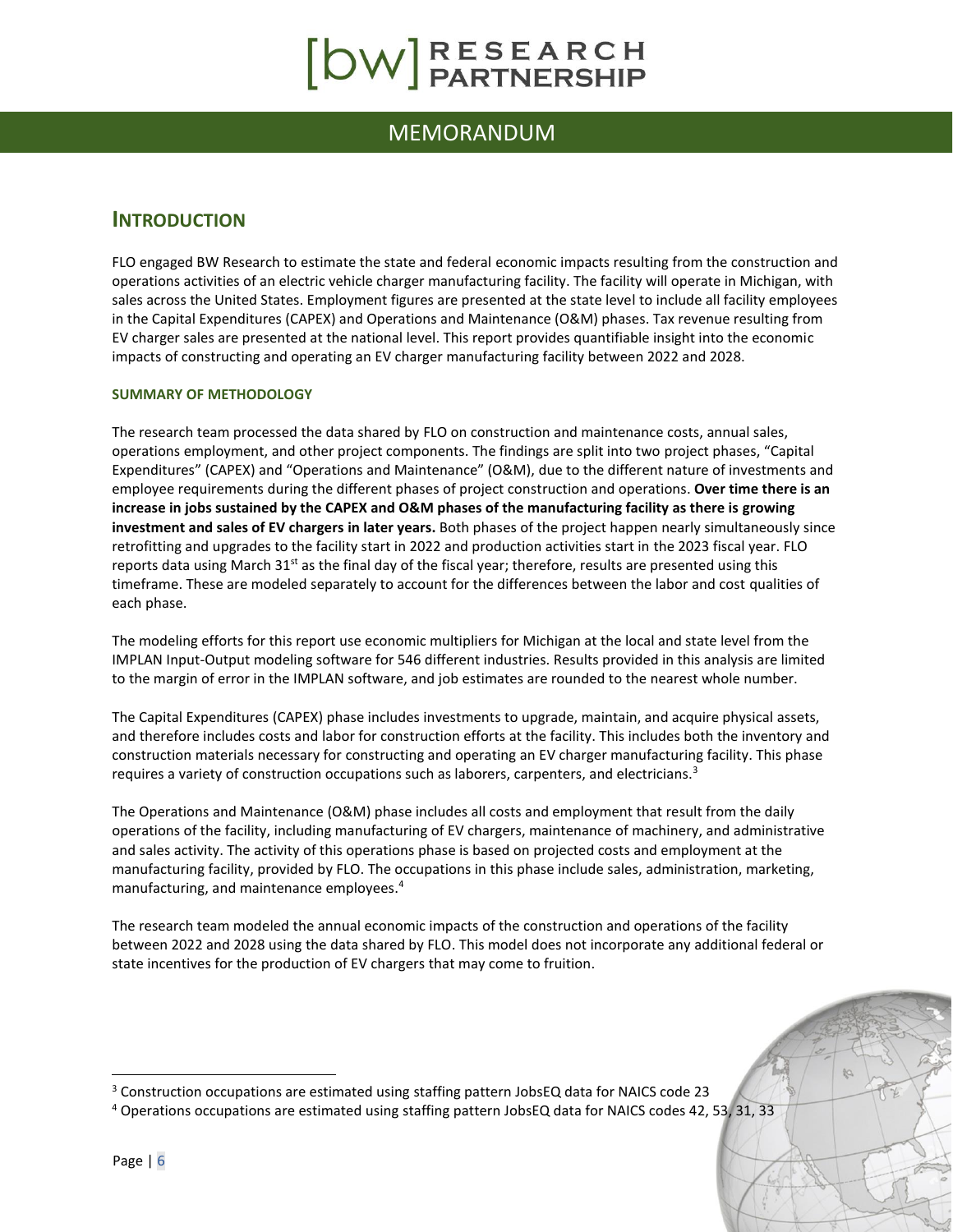### MEMORANDUM

#### <span id="page-6-0"></span>**ECONOMIC IMPACT DEFINITIONS**

Employment and economic impacts for both phases are divided into direct, indirect, and induced effects across the local economy. This section provides an overview of the types of economic impacts discussed in the findings.

- **Direct effects** show the change in the economy associated with the initial job creation and or initial economic activity. For the purposes of this research, direct jobs range from construction workers involved in building and improving the manufacturing facility to sales, administrative and production employees in the O&M phase.
- **Indirect effects** include all the backward linkages or the supply chain responses resulting from the initial direct economic activity. An example of an indirect job added to the local economy would be a new worker at steel factory hired to handle the increased demand for steel required for machinery that results from the initial investment on the CAPEX phase. An example of indirect effects during the O&M phase would be a new shipping clerk hired to meet the higher demand for machine parts going to the manufacturing facility. Other examples of indirect jobs are truck drivers, electricians, software engineers, and welders.
- **Induced effects** refer to the effects of increased household spending and are the result of direct and indirect workers spending their wages within the local economy. An example of an induced job would be a local restaurant hiring more staff because construction workers during the construction phase and salespeople during the operations phase have new disposable income and eat at this local restaurant.

Other metrics used in this economic impact analysis are:

**Labor Income** The total value of monetary paychecks and benefits received by relevant parties. This metric demonstrates the impact on local employees hired for activities related to the plant and expected earnings from these jobs. **Value Added** Gross output less intermediate inputs. This is equivalent to Gross State Product (GSP). This is the net economic activity generated by the construction or operations of developments, less the cost of input materials to avoid double-counting economic activity. The Value Added or GSP resulting from the manufacturing plant is the most useful metric to demonstrate the dollar value of economic activities in the plant. **Output** The total economic impact, which includes value added and intermediate expenses (money spent on materials or goods from other industries). This metric encompasses all the money flowing through the economy due to the manufacturing plant's activities. It is helpful in contextualizing the full value of the initial investment. **Tax Revenue** Tax revenues are shown at the local, state, and federal level. This metric is important in showing the fiscal contribution of all economic activities that result from the construction and operations of the manufacturing plant.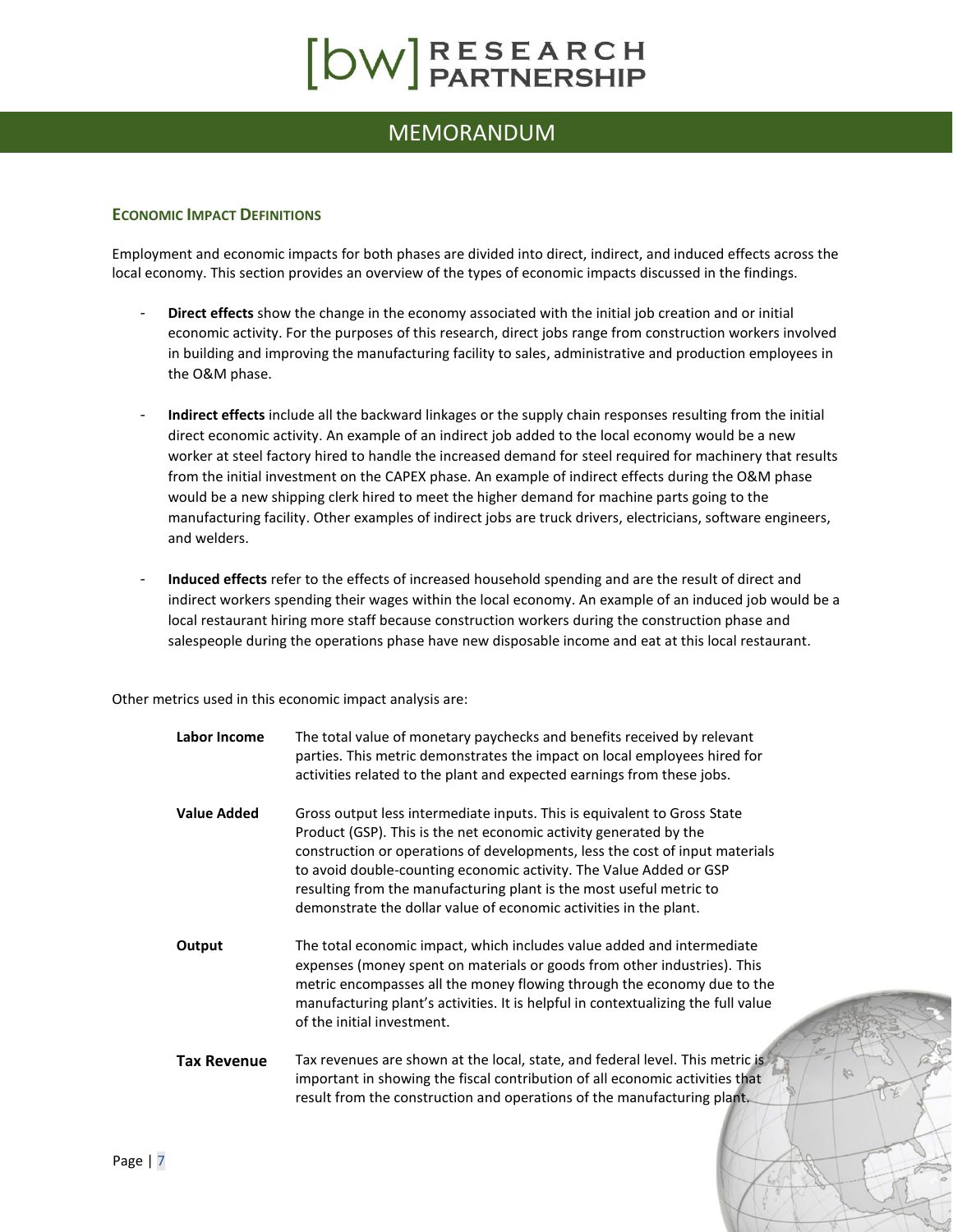# $\begin{bmatrix} \text{DW} \\ \text{PARTNERSHP} \end{bmatrix}$

#### MEMORANDUM

#### <span id="page-7-0"></span>**ECONOMIC IMPACTS OF MANUFACTURING FACILITY IN MICHIGAN**

Michigan's diverse and abundant workforce, business-friendly environment and access to global supply chain assets are critical as FLO brings its first U.S.-based manufacturing plant online. This first section outlines the economic impacts for the combined CAPEX and O&M phases of the EV charger manufacturing facility at the state level.



*Figure 1. Total Jobs and Job Growth Generated in Both Phases of the EV Charger Manufacturing Facility*

#### <span id="page-7-1"></span>**OVERALL EMPLOYMENT OUTPUTS**

A total of **133 direct, indirect, and induced jobs** will be created and supported in Michigan in 2023 as a result of the manufacturing facility activities; 125 jobs created from operations and maintenance and 8 from construction and retrofitting activities. Jobs related to the manufacturing facility include electricians, operations managers, iron and steel workers, quality assurance managers, industrial engineers, and semiconductor technicians.

Driven by increasing sales, employment grows to **435 jobs by 2026**, a **330% increase** over three years**.** Of these jobs, almost **300 are direct and indirect jobs** supported by the manufacturing facility, and close to **140 induced jobs** result from increased local economic activity. By **2028** there will be close to **730 jobs** supported by economic activities related to the manufacturing facility **(230 induced and 500 in direct and indirect** activities), an **increase of 2,178% from 2022.** Of those direct and indirect jobs, more than one-third (36%) are in Professional Services, 32% are in Other Supply Chain<sup>5</sup>, one-fifth (20%) are in Manufacturing, and more than one-tenth (13%) in Construction.

<sup>&</sup>lt;sup>5</sup> Other supply chain includes employment in industries such as finance, real estate, wholesale and retail trade, transport, distribution, utilities, and other services.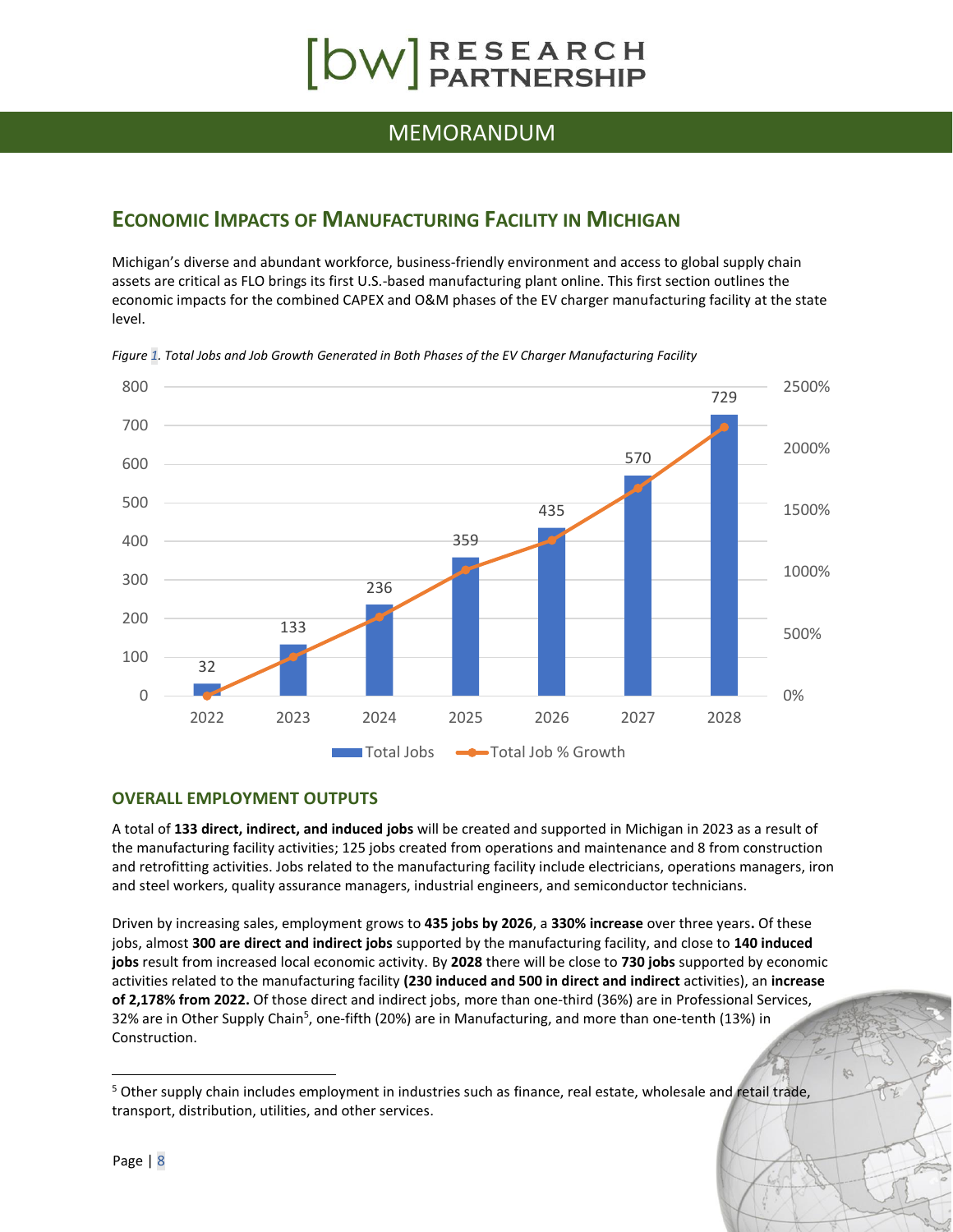### MEMORANDUM

Jobs supported by the construction and operation of the EV charger manufacturing facility in Michigan are presented i[n Figure 2](#page-8-0) below and split into Construction, Professional Services, Manufacturing, Other Supply Chain, and Induced employment.

- The Construction category includes occupations in construction- or maintenance-related activities, such as electricians, construction laborers, and equipment installers and repairers.
- Professional Services encompasses all occupations in services provided to the economic activity such as lawyers, architects, management firms, or computer programmers.
- The Manufacturing category includes occupations such as electrical component manufacturing, metal work manufacturers, builders of machinery.
- The Other Supply Chain category includes the remaining industries along the supply chain for the manufacturing facility, such as finance, real estate, wholesale and retail trade, transport, and distribution.

45 75 28 36 49 63 103 110 41 57 57 179 2023 2024 2025 2026 2027 2028 ■ Construction ■ Professional Services ■ Manufacturing ■ Other Supply Chain ■ Induced

<span id="page-8-0"></span>*Figure 2. Jobs Generated in Both Phases of the EV Charger Manufacturing Facility*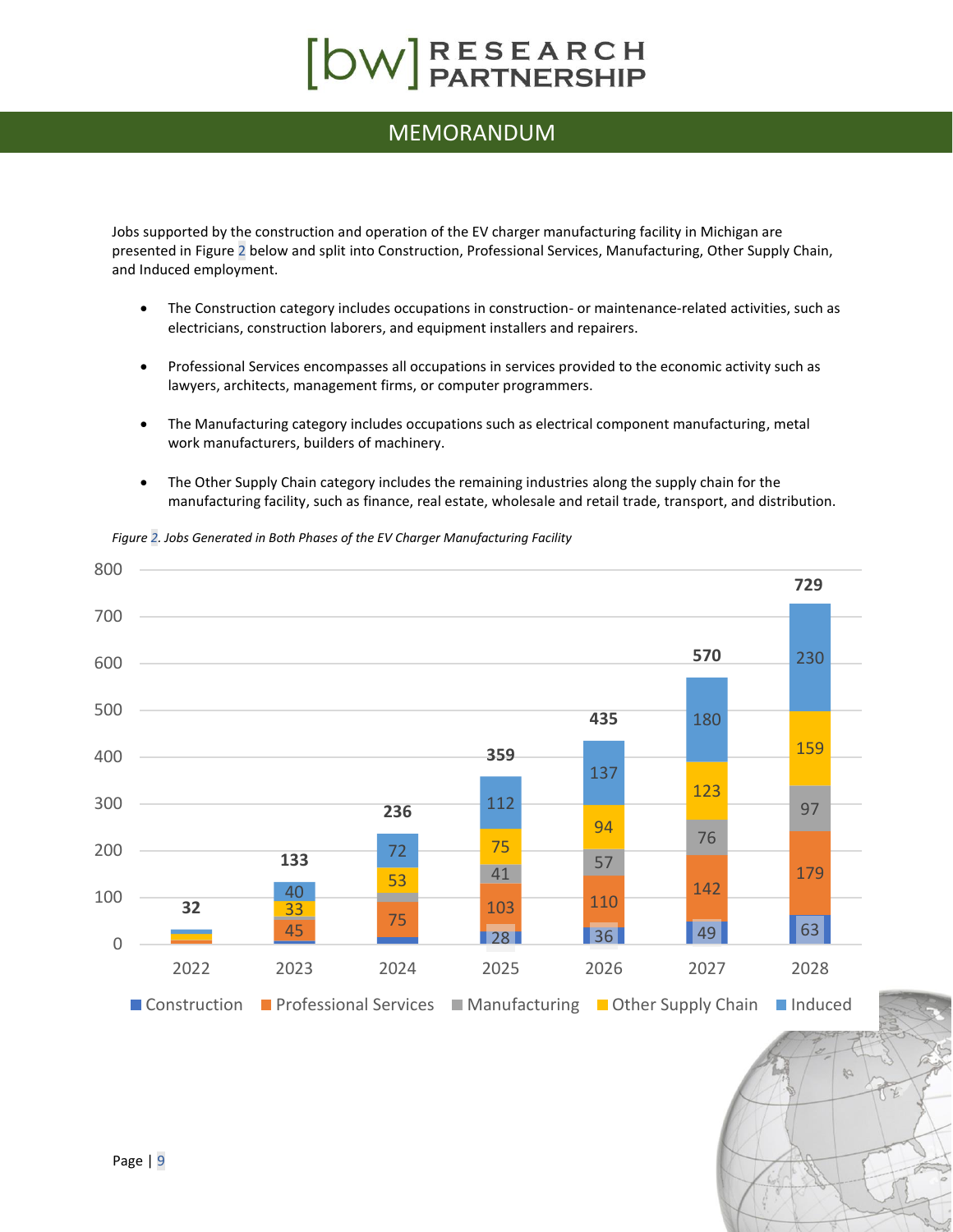### MEMORANDUM

## <span id="page-9-0"></span>**Capital Expenditures (CAPEX) PHASE OUTPUTS**

Expenditures during this project phase include materials, installation and construction labor, insurance, and development services such as engineering and design. CAPEX phase activities include retrofitting of the manufacturing facility, procurement of materials required for this construction, improvements to output capacity by adding machinery, and related employment. Cumulative expenditures in the CAPEX phase across the six years of the study total **\$5.5 million**. CAPEX activities result in **\$29,000 annual state tax revenue and \$13,000 annual local tax revenue in 2023** during the first year of production. Tax revenues increase annually as investment and sales grow, reaching upwards of **\$48,000 in state tax revenue** and **\$22,000 in local tax revenue in the final year (2028)** of the CAPEX phase.

The **Gross State Product (GSP)** resulting from the CAPEX phase of the manufacturing facility and the EV chargers starts at \$74,000 in 2022, then jumps to over **\$737,000 by 2023**. Annual GSP from the CAPEX phase starts at \$74,000 in 2022, and it reaches close to **\$1.2 million in 2028**.

The following table shows the annual investments in the CAPEX Phase of the manufacturing facility and the ripple effect that it has in Michigan in the form of GSP and State and Local Tax Revenue.

|                          | 2022         | 2023       | 2024      | 2025      | 2026     | 2027                                 | 2028     |
|--------------------------|--------------|------------|-----------|-----------|----------|--------------------------------------|----------|
| <b>Total Investment</b>  | \$ 62.712    | \$ 696.695 | \$656.796 | \$973,884 |          | $$708,124$ $$1,011,211$ $$1,357,247$ |          |
| <b>State Tax Revenue</b> | \$ 2.797     | \$29.064   | \$24,352  | \$36,230  | \$25.052 | \$36.140                             | \$47.895 |
| <b>Local Tax Revenue</b> | $5 \; 1.195$ | \$12,887   | \$11,107  | \$16.463  | \$11,591 | \$16.633                             | \$22.097 |

*Table 1. CAPEX Phase Annual Investments and Economic Benefits*

Michigan's additional GSP resulting from the CAPEX phase is further broken down by direct, indirect, and induced effects in the table below.

| Table 2. Annual Gross State Product in Michigan as a Result of the CAPEX Phase <sup>6</sup> |  |  |
|---------------------------------------------------------------------------------------------|--|--|
|---------------------------------------------------------------------------------------------|--|--|

|                 | 2022   | 2023    | 2024    | 2025    |   | 2026    | 2027    | 2028      |
|-----------------|--------|---------|---------|---------|---|---------|---------|-----------|
| <b>Direct</b>   | 38.103 | 379.029 | 296.267 | 442.399 | ς | 294,930 | 429.111 | 563.935   |
| <b>Indirect</b> | 13.512 | 135.488 | 126.154 | 189,308 |   | 134.137 | 193.767 | 260.619   |
| Induced         | 22.590 | 222.846 | 177.344 | 265.327 |   | 177.667 | 258.624 | 340.958   |
| <b>Total</b>    | 74.206 | 737.362 | 599.766 | 897.034 | S | 606.734 | 881.502 | 1.165.513 |



<sup>6</sup> Values may not sum perfectly due to rounding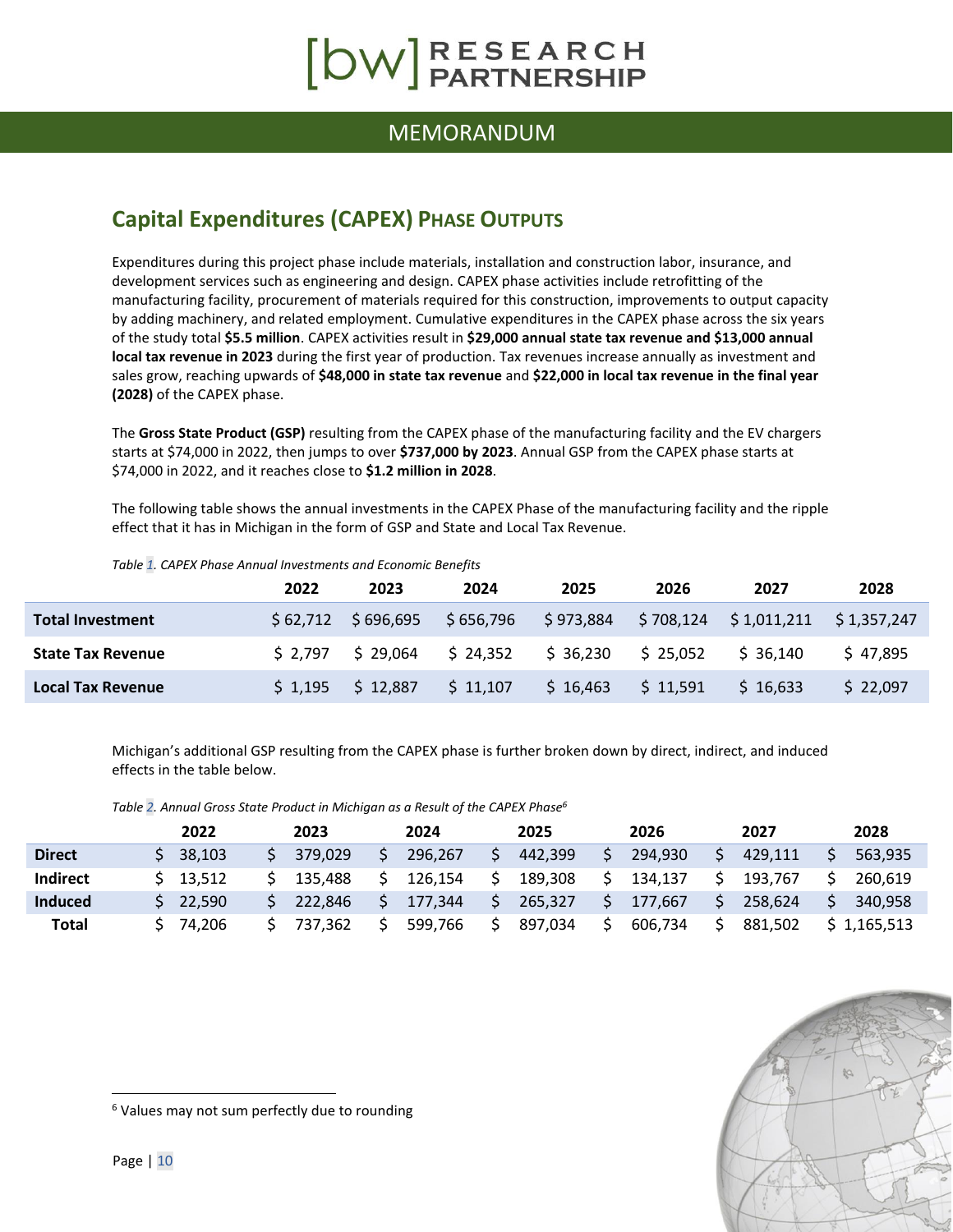# $\begin{bmatrix} \text{DW} \text{RESEARCH} \\ \text{PARTNERSHIP} \end{bmatrix}$

#### MEMORANDUM

### <span id="page-10-0"></span>**Operations and Maintenance (O&M) Phase Outputs**

The impacts of the Operations and Maintenance Phase also increase as investment and sales grow over time as production increases. The facility will have employees in the head office in 2022 but will only start production in 2023 when manufacturing and operations employees begin activities. Total annual costs of operation are about **\$1.1 million in 2023**, including wages and rent. Labor and plant rent costs increase over time as the facility adds staff and functional factory space, reaching **\$12.5 million in 2028**. In 2022 there are 15 total employees, all of which are in the head office. By 2023, there will be a total of 57 employees, 11 of which are involved in production. By 2028 the manufacturing facility is expected to have 277 employees, including 131 who in production and 146 in the head office.

The **GSP** resulting from the O&M phase of the manufacturing facility totals **\$3.6 million in 2022**, largely from wages and property income and their ripple effect in the statewide economy[. Figure 3](#page-10-1) shows that once production begins in **2023**, GSP jumps **250%** to **\$12.4 million** and keeps increasing annually until reaching **\$75.1 million** in 2028, an **increase of 2,000%** since 2022. Similarly, taxes on production amount to almost **\$670,000 in 2023** when production begins and increase along with the facility's production activities to reach over **\$3.8 million in 2028**.

#### *Table 3. Operations and Maintenance Phase Annual Economic Benefits*

|                            | 2022                     | 2023        | 2024        | 2025        | 2026        | 2027        | 2028         |
|----------------------------|--------------------------|-------------|-------------|-------------|-------------|-------------|--------------|
| <b>Total costs</b>         |                          | \$1,111,855 | \$2,776,949 | \$5,225,391 | \$7,249,637 | \$9,724,539 | \$12,533,184 |
| <b>Employees</b>           | 15                       | 57          | 98          | 142         | 168         | 218         | 277          |
| <b>Taxes on Production</b> | $\overline{\phantom{a}}$ | \$666,500   | \$1,190,123 | \$1,797,920 | \$2,261,671 | \$2,967,647 | \$3,804,710  |



#### <span id="page-10-1"></span>*Figure 3. Annual Increase in Gross State Product*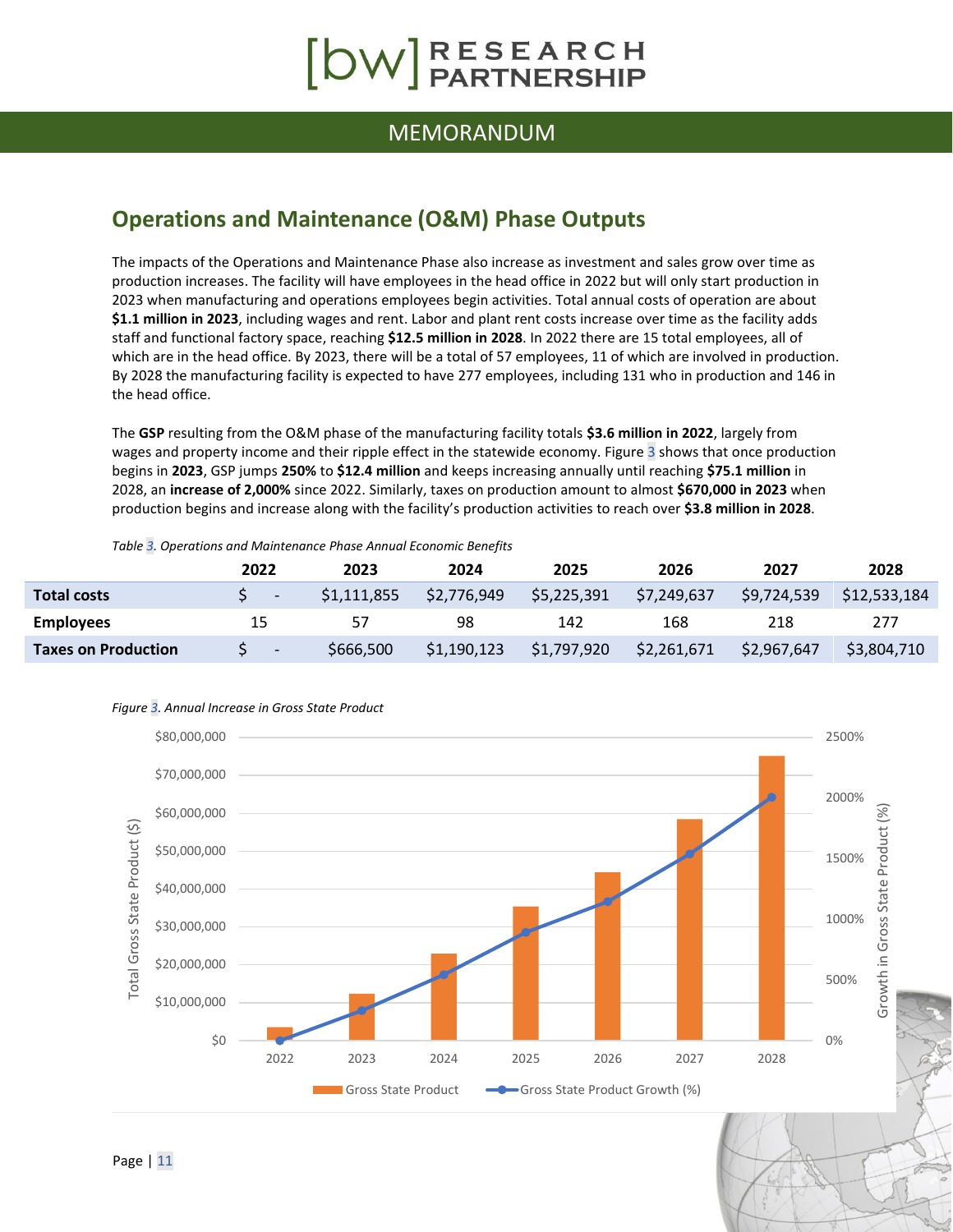# [OW]RESEARCH

### MEMORANDUM

The following table and figure provide a breakdown of the Labor Income benefits to Michigan as a result of the O&M phase. Labor Income is a component of the GSP made up of employee compensation (wages) and proprietor income (payments received by business owners), that generate the induced effects throughout Michigan's economy. Wages from direct activities in the O&M phase total **\$1.2 million in 2022** and close to **\$29 million in 2028** as the manufacturing facility scales, an increase of 2,331%. This also results in more wages in indirect industries, totaling \$10.5 million, and \$11.4 million in induced labor wages by 2028.

*Table 4. Annual Labor Income Benefits in Michigan from Operations and Maintenance Phase*

|                 | 2022        | 2023        | 2024         | 2025         | 2026         | 2027         | 2028         |
|-----------------|-------------|-------------|--------------|--------------|--------------|--------------|--------------|
| <b>Direct</b>   | \$1,190,259 | \$4,859,894 | \$9,015,548  | \$13,912,037 | \$17.328.451 | \$22,690,222 | \$28.929.534 |
| <b>Indirect</b> | \$455,338   | \$1,739,487 | \$3,249.812  | \$5,038,236  | \$6,244,138  | \$8,203,044  | \$10,531,046 |
| Induced         | \$477,978   | \$1,908,076 | \$3.544.583  | \$5,472,773  | \$6,807,835  | \$8.922.254  | \$11,397,585 |
| Total           | \$2,123,576 | \$8,507,457 | \$15,809,942 | \$24,423,047 | \$30,380,424 | \$39,815,521 | \$50,858,165 |

*Figure 4. Annual Labor Income Benefits in Michigan from Operations and Maintenance Phase*

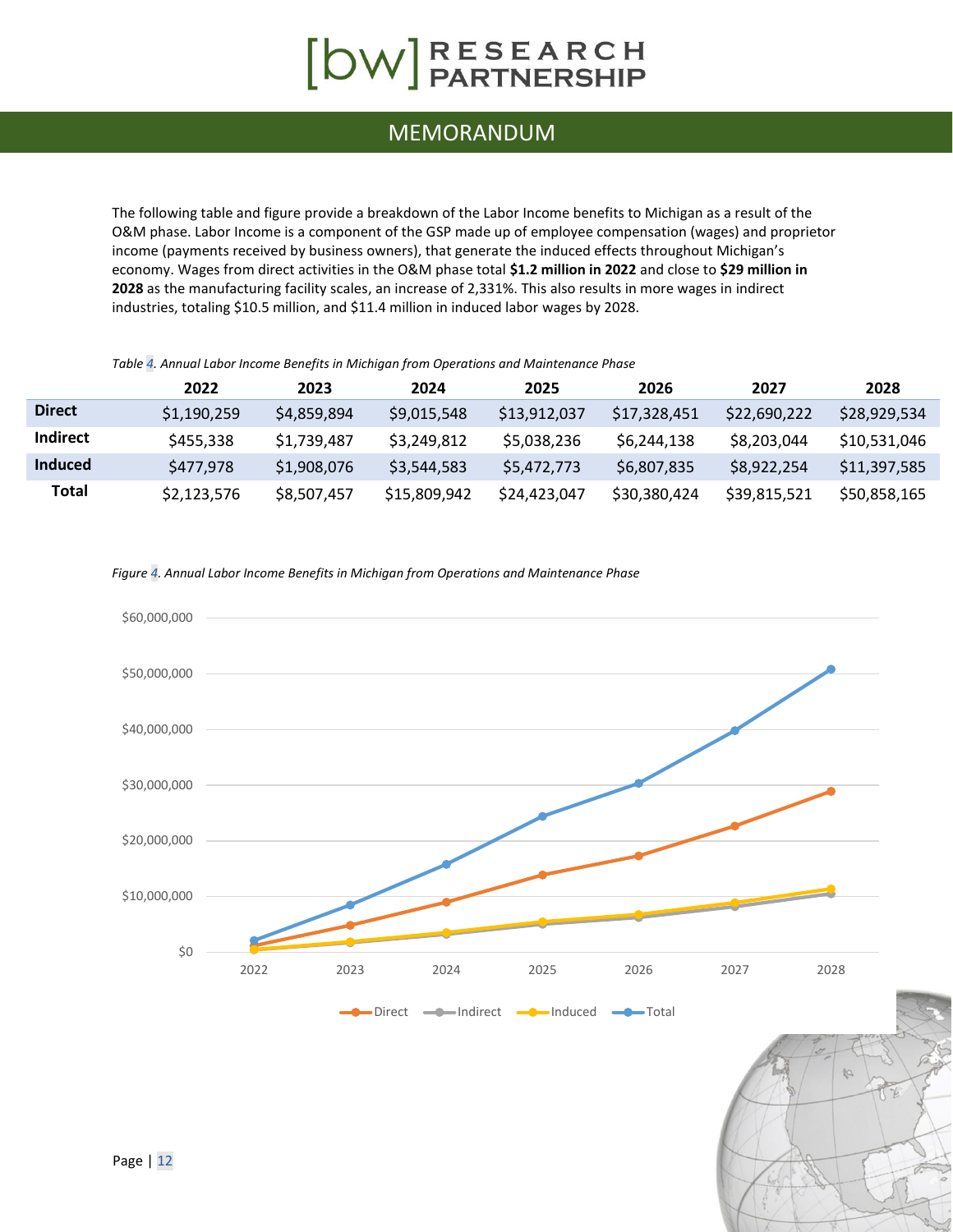### MEMORANDUM

The following table and figure provide a breakdown of the resulting annual GSP in Michigan from the O&M phase. Gross State Product shows the value created in the O&M phase in the state of Michigan. **Direct GSP** impacts are \$2.1 million in 2022 but grow annually to reach close to **\$40 million in 2028** in economic production within the state. This affects other sections of the economy, such as the supply chain required to operate and maintain the EV charger facility and the induced effects resulting from the increased local economic activity. Indirect GSP reaches \$15.5 million in 2028, and induced GSP from the increased income flowing through Michigan's economy is almost **\$20 million in 2028**.

#### *Table 5. Annual Gross State Product in Michigan from Operations and Maintenance Phase*

|               | 2022        | 2023         | 2024         | 2025         | 2026         | 2027         | 2028         |
|---------------|-------------|--------------|--------------|--------------|--------------|--------------|--------------|
| <b>Direct</b> | \$2,113,931 | \$6,616,252  | \$12,104,930 | \$18,522,324 | \$23,412,445 | \$30,869,853 | \$39,783,058 |
| Indirect      | \$620,111   | \$2,469,368  | \$4,703,174  | \$7,377,051  | \$9,187,414  | \$12,083,011 | \$15.513.090 |
| Induced       | \$830,800   | \$3,317,226  | \$6,162,634  | \$9,515,422  | \$11,836,751 | \$15,513,080 | \$19,816,878 |
| Total         | \$3,564,842 | \$12,402,846 | \$22,970,738 | \$35,414,797 | \$44,436,610 | \$58,465,944 | \$75.113.026 |

#### *Figure 5. Annual Gross State Product in Michigan from Operations and Maintenance Phase*